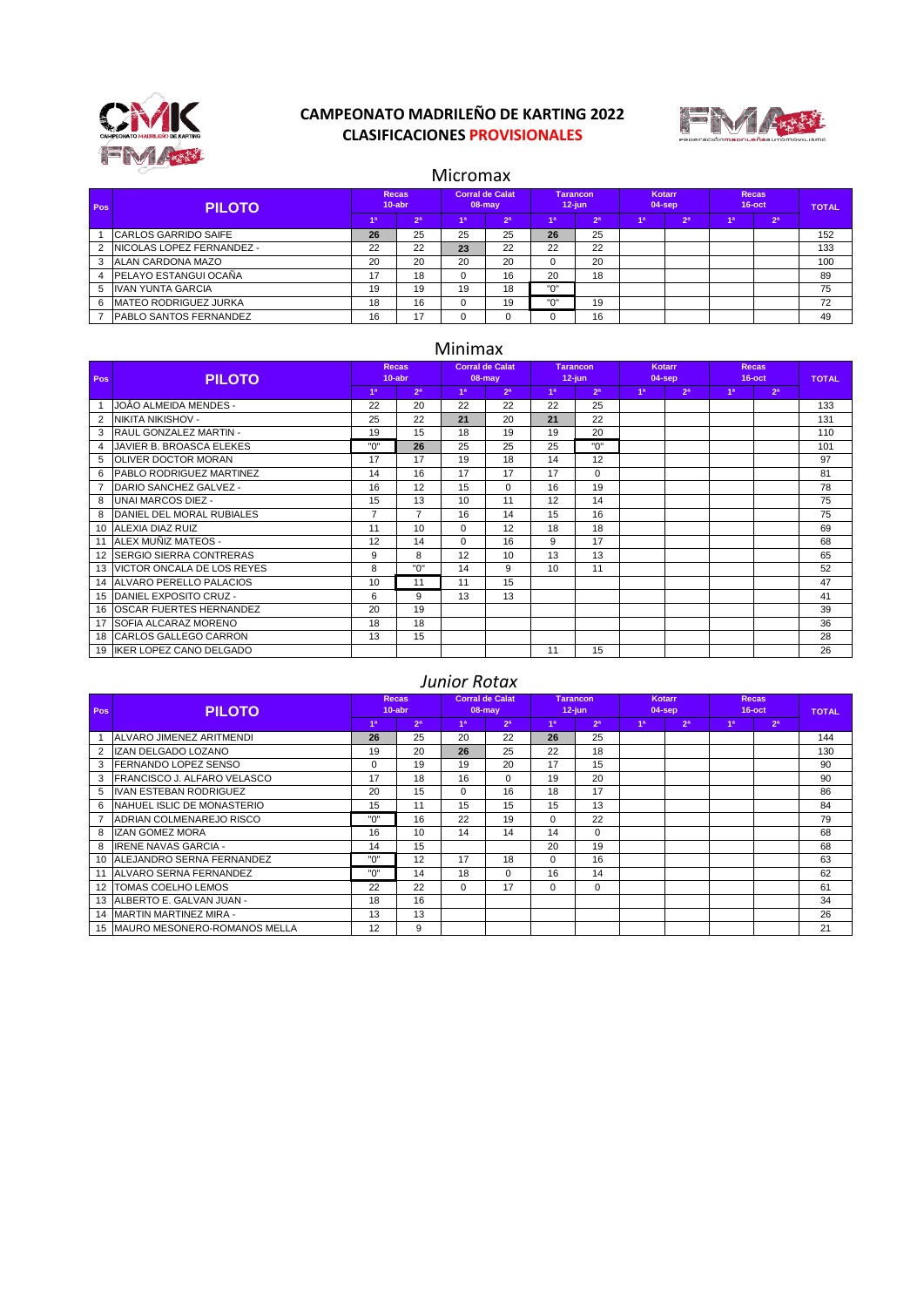

# **CAMPEONATO MADRILEÑO DE KARTING 2022 CLASIFICACIONES PROVISIONALES**



## *Senior Rotax*

| Pos            | <b>PILOTO</b>                   |                 | <b>Recas</b><br>$10$ -abr |          | <b>Corral de Calat</b><br>$08 - may$ |                | <b>Tarancon</b><br>$12$ -jun |                | Kotarr<br>$04$ -sep | <b>Recas</b><br>$16$ -oct |                | <b>TOTAL</b> |
|----------------|---------------------------------|-----------------|---------------------------|----------|--------------------------------------|----------------|------------------------------|----------------|---------------------|---------------------------|----------------|--------------|
|                |                                 | 1 <sup>a</sup>  | 2 <sup>a</sup>            | 1a       | 2 <sup>a</sup>                       | 1 <sup>a</sup> | 2 <sup>a</sup>               | 1 <sup>a</sup> | 2 <sup>a</sup>      | 4a                        | 2 <sup>a</sup> |              |
|                | <b>GUILLERMO PERNIA DIAZ</b>    | 25              | 25                        | 25       | 25                                   | 22             | 25                           |                |                     |                           |                | 147          |
| 2              | <b>PABLO COLOMER MONTEAGUDO</b> | 22              | 17                        | 19       | 19                                   | 19             | 22                           |                |                     |                           |                | 118          |
| 3              | ALBERTO HURTADO GONZALEZ -      | 21              | 22                        | 23       | 22                                   | 26             | $\Omega$                     |                |                     |                           |                | 114          |
| 4              | IMARIANO ESTEBAN RODRIGUEZ      | 19              | 20                        | 20       | 20                                   | 15             | 19                           |                |                     |                           |                | 113          |
| 5              | <b>JESUS BARRAJON LIMON</b>     | 17              | 18                        | 18       | 18                                   | 13             | 15                           |                |                     |                           |                | 99           |
| 6              | <b>ALBERTO BLANCO TOJAR</b>     | 16              | $\Omega$                  | 17       | 16                                   | 18             | 18                           |                |                     |                           |                | 85           |
| $\overline{7}$ | DAVID BARRAJON LIMON            | 15              | 14                        | 14       | 15                                   | 14             | 11                           |                |                     |                           |                | 83           |
| 8              | <b>ANA TOYAS VILLAR</b>         | 13              | 12                        | 8        | 11                                   | 17             | 20                           |                |                     |                           |                | 81           |
| 8              | <b>GABRIEL LOPEZ KHARINA -</b>  | 11              | 15                        | 12       | 14                                   | 12             | 17                           |                |                     |                           |                | 81           |
| 10             | <b>DAVID GHERMAN</b>            | 8               | 10                        | 15       | 17                                   | 16             | 14                           |                |                     |                           |                | 80           |
| 11             | <b>DANIEL GARCIA LUCAS</b>      | $\mathbf 0$     | 13                        | 16       | $\Omega$                             | 20             | 13                           |                |                     |                           |                | 62           |
|                | <b>JOSE A. MANNUCCI SHRODER</b> | 14              | 16                        | 13       | 13                                   |                |                              |                |                     |                           |                | 56           |
| 1.3            | <b>RAUL CATALAN RODRIGUEZ</b>   | 10 <sup>1</sup> | $\Omega$                  | 10       | 9                                    | 10             | 16                           |                |                     |                           |                | 55           |
| 14             | <b>GABRIEL E. POMEAN</b>        | 18              | $\mathbf 0$               | 9        | 6                                    | 11             | 9                            |                |                     |                           |                | 53           |
| 15             | SAUL M. NEBREDA MARTINEZ -      | $\overline{7}$  | 9                         | 6        | 8                                    | $\overline{7}$ | 10                           |                |                     |                           |                | 47           |
| 16             | <b>RAFAEL ORTIZ GOMEZ</b>       |                 |                           | 11       | 12                                   | 8              | 12                           |                |                     |                           |                | 43           |
| 17             | IJOÂO M. VIEIRA OLIVEIRA -      | 12              | 19                        |          |                                      |                |                              |                |                     |                           |                | 31           |
| 18             | LEANDRE BRAS CARVALHO -         | 9               | 11                        |          |                                      |                |                              |                |                     |                           |                | 20           |
| 19             | <b>DANIEL BRAVO TRIGO</b>       |                 |                           |          |                                      | 9              | 8                            |                |                     |                           |                | 17           |
| 20             | <b>ALBANY DEL VALLE VIVAS</b>   |                 |                           | $\Omega$ | 10                                   |                |                              |                |                     |                           |                | 10           |
|                | INICOLAS ARBO CASTELLVI         | $\Omega$        | $\mathbf 0$               |          |                                      |                |                              |                |                     |                           |                | 0            |

|                | <b>DDZ</b>                        |                |                     |                |                                      |                |                              |    |                  |                     |                |              |  |  |
|----------------|-----------------------------------|----------------|---------------------|----------------|--------------------------------------|----------------|------------------------------|----|------------------|---------------------|----------------|--------------|--|--|
| Pos            | <b>PILOTO</b>                     |                | Recas.<br>$10$ -abr |                | <b>Corral de Calat</b><br>$08 - may$ |                | <b>Tarancon</b><br>$12$ -iun |    | Kotarr<br>04-sep | Recas.<br>$16$ -oct |                | <b>TOTAL</b> |  |  |
|                |                                   | 1 <sup>a</sup> | 2 <sup>a</sup>      | 1 <sup>a</sup> | 2 <sup>a</sup>                       | 1 <sup>a</sup> | 2 <sup>a</sup>               | 1a | 2 <sup>a</sup>   | 1a                  | 2 <sup>a</sup> |              |  |  |
| 1              | <b>IDANIEL CARMONA DRIEGUEZ -</b> | 23             | 22                  | 25             | 25                                   | 26             | 22                           |    |                  |                     |                | 143          |  |  |
| 2              | <b>JAVIER CAMPO MARQUINA</b>      | 20             | 20                  | 23             | 19                                   | 20             | 20                           |    |                  |                     |                | 122          |  |  |
| $\mathcal{R}$  | ADRIAN PRUÑONOSA VIDAL -          | 19             | 19                  | 20             | 22                                   | 17             | 17                           |    |                  |                     |                | 114          |  |  |
| 4              | <b>ADRIAN LILLO ROMERO</b>        | 6              | 14                  | 18             | 20                                   | 22             | 25                           |    |                  |                     |                | 105          |  |  |
| 5              | IRAUL VARGAS MAROTO               | 4              | 17                  | 19             | 18                                   | 19             | 18                           |    |                  |                     |                | 95           |  |  |
| 6              | <b>BOJAN LACKOVIC -</b>           | 17             | 15                  | 12             | 17                                   | 16             | 12                           |    |                  |                     |                | 89           |  |  |
| $\overline{7}$ | <b>RUBEN DIAZ GARCIA-FILIA</b>    | 25             | 25                  |                |                                      | 18             | 16                           |    |                  |                     |                | 84           |  |  |
| 8              | ADRIAN MOLINA GARCIA              | 14             | 13                  | 15             | $\overline{7}$                       | 14             | 14                           |    |                  |                     |                | 77           |  |  |
| 9              | <b>GREGORIO JIMENEZ CANO</b>      | 18             | 18                  | 17             | 8                                    | 13             | 0                            |    |                  |                     |                | 74           |  |  |
| 10             | <b>RUBEN J. RUIZ AVALOS</b>       | 16             | 16                  | 5              | 16                                   | 12             | 4                            |    |                  |                     |                | 69           |  |  |
| 11             | GUILHERME COELHO LEMOS            | $\Omega$       | 11                  | 14             | 12                                   | 11             | 15                           |    |                  |                     |                | 63           |  |  |
| 12             | <b>JUAN F. BONILLA VALENZUELA</b> | 15             | 12                  | 13             | $\Omega$                             | 6              | 11                           |    |                  |                     |                | 57           |  |  |
| 12             | <b>IMARIO GUILLEN GARCIA</b>      | 12             | 8                   | 8              | 14                                   | $\overline{7}$ | 8                            |    |                  |                     |                | 57           |  |  |
| 14             | JUAN J. SANCHEZ JIMENEZ -         | 8              | 3                   | 16             | 13                                   | 8              | $\overline{7}$               |    |                  |                     |                | 55           |  |  |
|                | 15 ALBERTO PEÑA BAUTISTA          | $\overline{7}$ | 10                  | 11             | 9                                    | 5              | 10                           |    |                  |                     |                | 52           |  |  |
|                | 16 ALEJANDRO BARAMBIO PEREA       | 0              | 4                   | 6              | 15                                   | 10             | 13                           |    |                  |                     |                | 48           |  |  |
| 17             | JAVIER FERNANDEZ FERNANDEZ -      | 5              | 9                   | $\overline{7}$ | 6                                    | 9              | 9                            |    |                  |                     |                | 45           |  |  |
| 18             | FELIX HERNANGOMEZ GARCIA          | 9              | 6                   | 9              | 10                                   | 4              | 5                            |    |                  |                     |                | 43           |  |  |
| 19             | EMILIO CORDERA CRUZ               | 10             | 5                   | $\Omega$       | 11                                   | 3              | 6                            |    |                  |                     |                | 35           |  |  |
| 20             | <b>ANDRES BLANCO GARCIA</b>       |                |                     |                |                                      | 15             | 19                           |    |                  |                     |                | 34           |  |  |
| 21             | FRANCISCO J. SANTOS LOPEZ -       | 13             | $\overline{2}$      | 10             | $\Omega$                             |                |                              |    |                  |                     |                | 25           |  |  |
| 22             | <b>RUBEN ALVAREZ MARRON</b>       | 11             | $\overline{7}$      |                |                                      |                |                              |    |                  |                     |                | 18           |  |  |

### *DD2 MASTER*

| Pos | <b>PILOTO</b>                    | <b>Recas</b><br>$10$ -abr |                | Corral de Calat<br>$08 - may$ |                | Tarancon<br>$12$ -jun |                | Kotarr<br>$04$ -sep |                | <b>Recas</b><br>$16$ -oct |                | <b>TOTAL</b> |
|-----|----------------------------------|---------------------------|----------------|-------------------------------|----------------|-----------------------|----------------|---------------------|----------------|---------------------------|----------------|--------------|
|     |                                  | 1 <sup>a</sup>            | 2 <sup>a</sup> | 1 <sup>a</sup>                | 2 <sup>a</sup> | 1 <sup>a</sup>        | 2 <sup>a</sup> | 1 <sup>a</sup>      | 2 <sup>a</sup> | 1a                        | 2 <sup>a</sup> |              |
|     | IJAVIER CAMPO MARQUINA           | 26                        | 25             | 26                            | 25             | 26                    | 25             |                     |                |                           |                | 153          |
|     | <b>BOJAN LACKOVIC -</b>          | 20                        | 19             | 18                            | 22             | 22                    | 20             |                     |                |                           |                | 121          |
|     | ADRIAN MOLINA GARCIA             | 18                        | 18             | 19                            | 14             | 20                    | 22             |                     |                |                           |                | 111          |
| 4   | <b>RUBEN J. RUIZ AVALOS</b>      | 19                        | 20             | 12                            | 20             | 18                    | 14             |                     |                |                           |                | 103          |
| 5   | <b>GREGORIO JIMENEZ CANO</b>     | 22                        | 22             | 22                            | 15             | 19                    | 0              |                     |                |                           |                | 100          |
| 6   | <b>MARIO GUILLEN GARCIA</b>      | 17                        | 15             | 15                            | 19             | 15                    | 17             |                     |                |                           |                | 98           |
| 6   | IJUAN J. SANCHEZ JIMENEZ -       | 15                        | 13             | 20                            | 18             | 16                    | 16             |                     |                |                           |                | 98           |
| 8   | <b>ALBERTO PEÑA BAUTISTA</b>     | 14                        | 17             | 17                            | 16             | 14                    | 19             |                     |                |                           |                | 97           |
| 9   | <b>IFELIX HERNANGOMEZ GARCIA</b> | 16                        | 14             | 16                            | 17             | 13                    | 15             |                     |                |                           |                | 91           |
| 9   | IJAVIER FERNANDEZ FERNANDEZ -    | 13                        | 16             | 14                            | 13             | 17                    | 18             |                     |                |                           |                | 91           |

## *DD2*